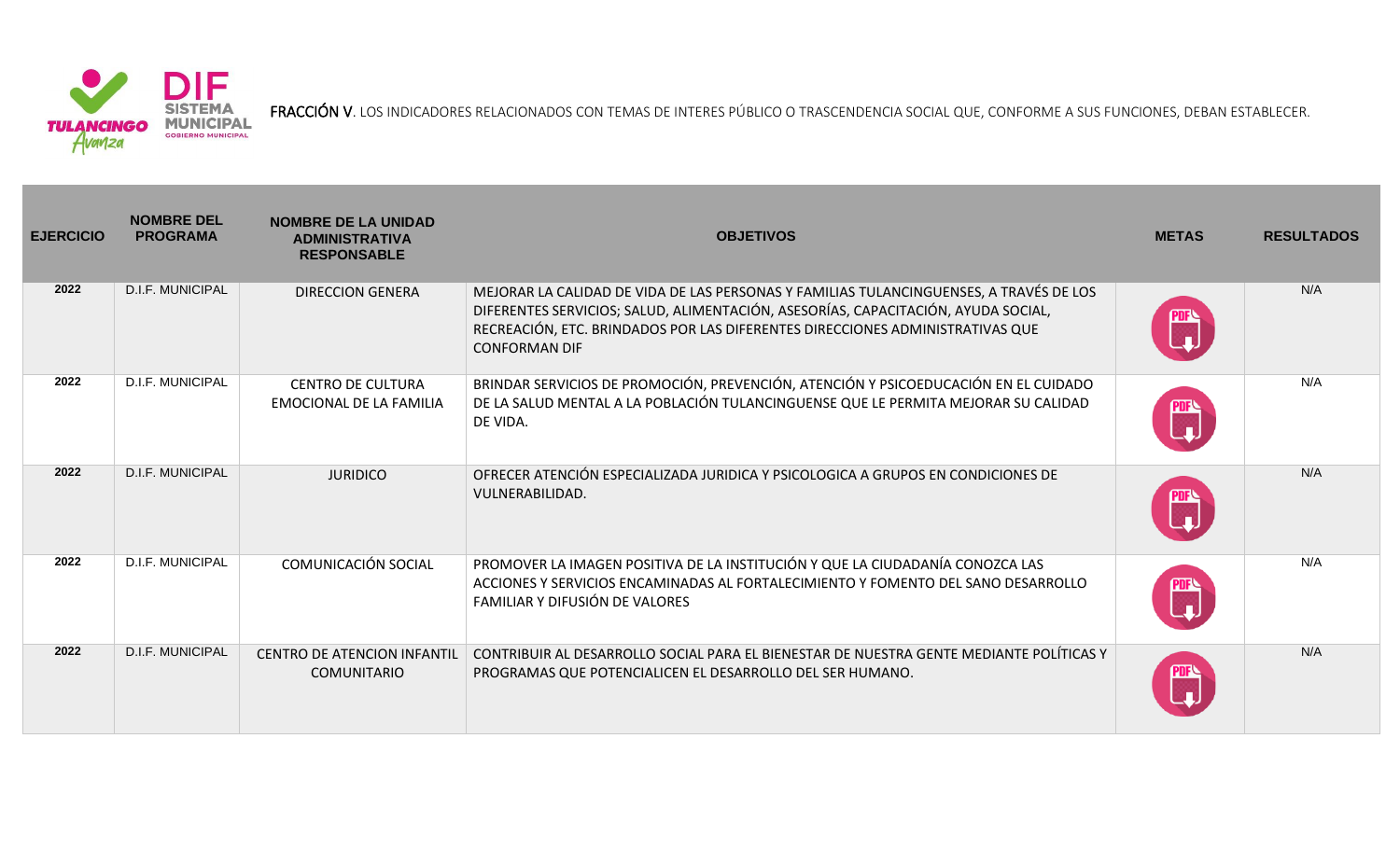| 2022 | D.I.F. MUNICIPAL        | CASA CLUB DE LA TERCERA<br>EDAD                                | MEJORAR LA CALIDAD DE VIDA DE LOS ADULTOS DE 60 AÑOS DE EDAD EN ADELANTE, LO CUAL SE<br>HARÁ POR CONDUCTO DE LA CASA CLUB DE LA TERCERA EDAD MEDIANTE LA IMPLEMENTACIÓN DE<br>CURSOS, TALLERES, PROGRAMAS DE SENSIBILIZACIÓN, CONFERENCIAS, ASESORÍAS PSICOLÓGICAS Y<br>NUTRIMENTALES, ACTIVIDADES RECREATIVAS Y EVALUACIONES CONTINUAS QUE PERMITAN<br>DESARROLLAR HABILIDADES DE AUTOCUIDADO Y DIGNIDAD. | N/A |
|------|-------------------------|----------------------------------------------------------------|------------------------------------------------------------------------------------------------------------------------------------------------------------------------------------------------------------------------------------------------------------------------------------------------------------------------------------------------------------------------------------------------------------|-----|
| 2022 | D.I.F. MUNICIPAL        | PARQUE RECREATIVO EL<br>CARACOL                                | FORTALECER Y FOMENTAR LA INTEGRACIÓN FAMILIAR, MEDIANTE ACTIVIDADES RECREATIVAS<br>OFERTADAS EN EL PARQUE RECREATIVO EL CARACOL.                                                                                                                                                                                                                                                                           | N/A |
| 2022 | D.I.F. MUNICIPAL        | <b>CONTRALORIA</b>                                             | DESARROLLAR ACCIONES PARA FORTALECER EL SISTEMA DE CONTROL INTERNO PARA UN<br>DESEMPEÑO CON EFICIENCIA, CALIDAD Y TRANSPARENCIA                                                                                                                                                                                                                                                                            | N/A |
| 2022 | <b>D.I.F. MUNICIPAL</b> | FINANZAS Y ADMINISTRACIÓN                                      | CONTINUAR CON LOS LOGROS ALCANZADOS EN MATERIA DE ARMONIZACIÓN, TRANSPARENCIA Y<br>RENDICIÓN DE CUENTAS, PARA LO CUAL BUSCANDO SIEMPRE EL FORTALECIENDO DE LA HACIENDA<br>PUBLICA MUNICIPAL, MEDIANTE UN BUEN CONTROL DE LOS RECURSOS OBTENIDOS Y SU SANA<br>APLICACIÓN EN EL EJERCICIO DEL GASTO A LOS DIFERENTES PROGRAMAS PRESUPUESTARIOS.                                                              | N/A |
| 2022 | D.I.F. MUNICIPAL        | <b>INSTITUTO DE CAPACITACION Y</b><br><b>ASISTENCIA MEDICA</b> | CONTRIBUIR CON UN TULANCINGO CON VALORES HUMANOS, PERSPECTIVA Y EQUIDAD DE GÉNERO,<br>INCREMENTANDO EL BIENESTAR SOCIAL PARA EL DESARROLLO INTEGRAL DE LAS FAMILIAS Y LOS<br>DIVERSOS GRUPOS SOCIALES EN EL MUNICIPIO.                                                                                                                                                                                     | N/A |
| 2022 | D.I.F. MUNICIPAL        | <b>INFORMATICA</b>                                             | CONTRIBUIR AL DESARROLLO SOCIAL PARA EL BINESTAR DE NUESTRA GENTE MEDIANTE POLITICAS Y<br>PROGRAMAS QUE POTENCIALICEN EL DESARROLLO DEL SER HUMANO                                                                                                                                                                                                                                                         | N/A |
| 2022 | D.I.F. MUNICIPAL        | PRIMER CONTACTO                                                | GARANTIZAR QUE LAS NIÑAS, NIÑOS Y ADOLESCENTES VÍCTIMAS DE DELITO RECIBAN UNA ATENCIÓN<br>INTEGRAL, Y QUE SE REDIMENSIONE SU POSICIÓN COMO UN SECTOR ALTAMENTE VULNERABLE.                                                                                                                                                                                                                                 | N/A |
| 2022 | <b>D.I.F. MUNICIPAL</b> | UNIDAD TECNICA DE<br>EVALUACIÓN Y DESEMPEÑO                    | LOS CIUDADANOS DE TULANCINGO ESTÁN INFORMADOS SOBRE LOS SERVICIOS Y LAS ACCIONES QUE<br>EL SISTEMA DIF BRINDA A TRAVÉS DE LOS DOCUMENTOS DE TRANSPARENCIA.                                                                                                                                                                                                                                                 | N/A |